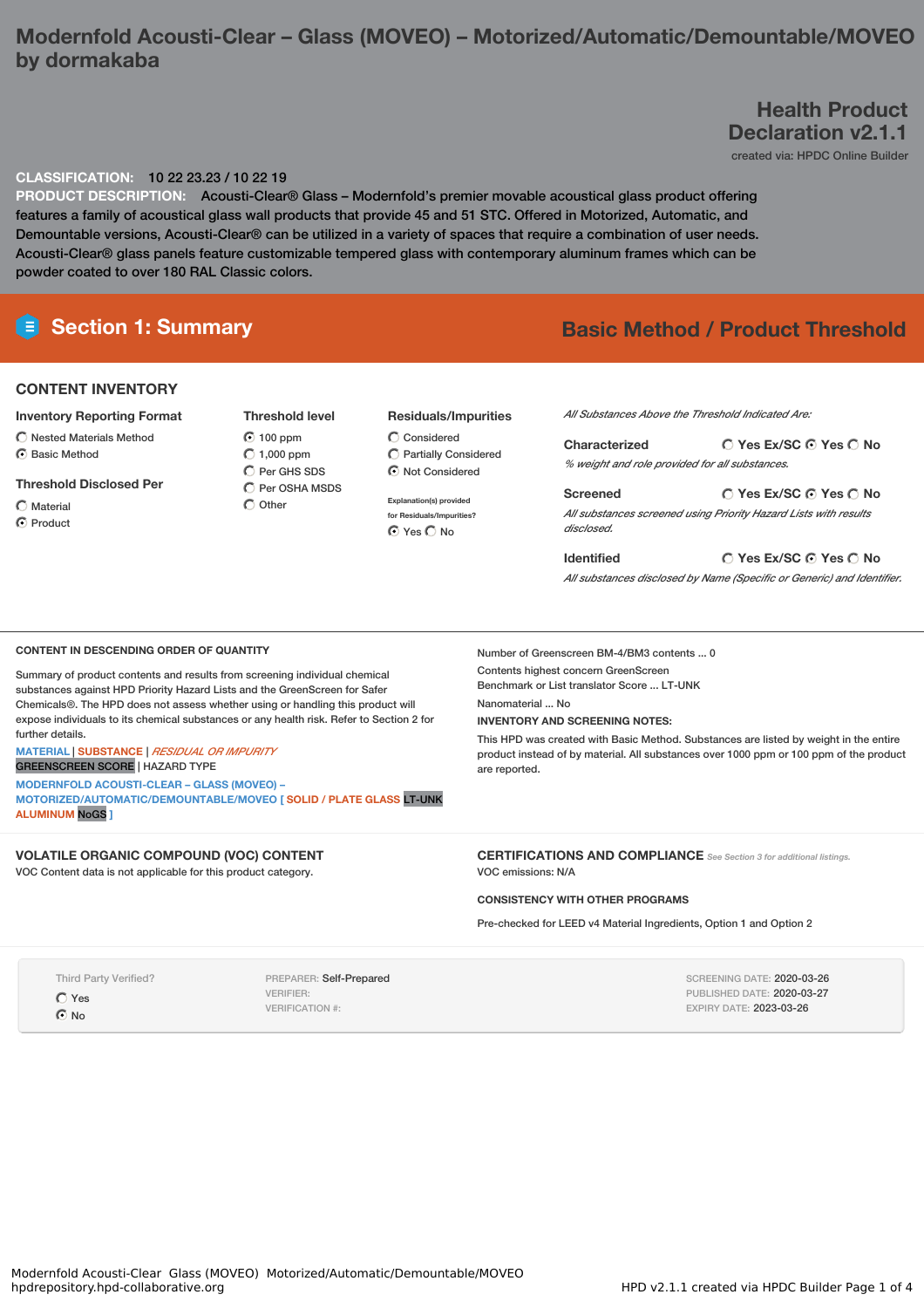This section lists contents in a product based on specific threshold(s) and reports detailed health information including hazards. This HPD uses the *inventory method indicated above, which is one of three possible methods:*

- *Basic Inventory method with Product-level threshold.*
- *Nested Material Inventory method with Product-level threshold*
- $\bullet$ *Nested Material Inventory method with individual Material-level thresholds*

Definitions and requirements for the three inventory methods and requirements for each data field can be found in the HPD Open Standard version 2.1.1, *available on the HPDC website at: [www.hpd-collaborative.org/hpd-2-1-1-standard](https://www.hpd-collaborative.org/hpd-2-1-1-standard)*

# **MODERNFOLD ACOUSTI-CLEAR – GLASS (MOVEO) – MOTORIZED/AUTOMATIC/DEMOUNTABLE/MOVEO** PRODUCT THRESHOLD: 100 ppm **PRODUCT THRESHOLD: 100 ppm** RESIDUALS AND IMPURITIES CONSIDERED: No RESIDUALS AND IMPURITIES NOTES: No residuals or impurities are expected in these materials at or above the inventory threshold. OTHER PRODUCT NOTES: - **SOLID / PLATE GLASS** ID: **65997-17-3** HAZARD SCREENING METHOD: **Pharos Chemical and Materials Library** HAZARD SCREENING DATE: **2020-03-26** %: **84.06 - 84.06** GS: **LT-UNK** RC: **Both** NANO: **No** ROLE: **Glass pane** HAZARD TYPE **AGENCY AND LIST TITLES AGENCY AND LIST TITLES** None found **Now all a struck of the Controller Controller Controller Controller Controller Controller Controller Controller Controller Controller Controller Controller Controller Controller Controller Controller Controller**

SUBSTANCE NOTES: -

| <b>ALUMINUM</b><br>ID: 91728-14-2                              |                    |                                   |                    |                    |                                                                                                                                      |  |
|----------------------------------------------------------------|--------------------|-----------------------------------|--------------------|--------------------|--------------------------------------------------------------------------------------------------------------------------------------|--|
| HAZARD SCREENING METHOD: Pharos Chemical and Materials Library |                    | HAZARD SCREENING DATE: 2020-03-26 |                    |                    |                                                                                                                                      |  |
|                                                                | %: $15.94 - 15.94$ | GS: NoGS                          | RC:<br><b>Both</b> | NANO:<br><b>No</b> | ROLE: Seal retainer, awa assemby, top/bottom frame, pivot block, seal<br>brackets, male/female vertical rails and drop seal assembly |  |
|                                                                | <b>HAZARD TYPE</b> | <b>AGENCY AND LIST TITLES</b>     |                    |                    | WARNINGS                                                                                                                             |  |
|                                                                | None found         |                                   |                    |                    | No warnings found on HPD Priority Hazard Lists                                                                                       |  |

SUBSTANCE NOTES: -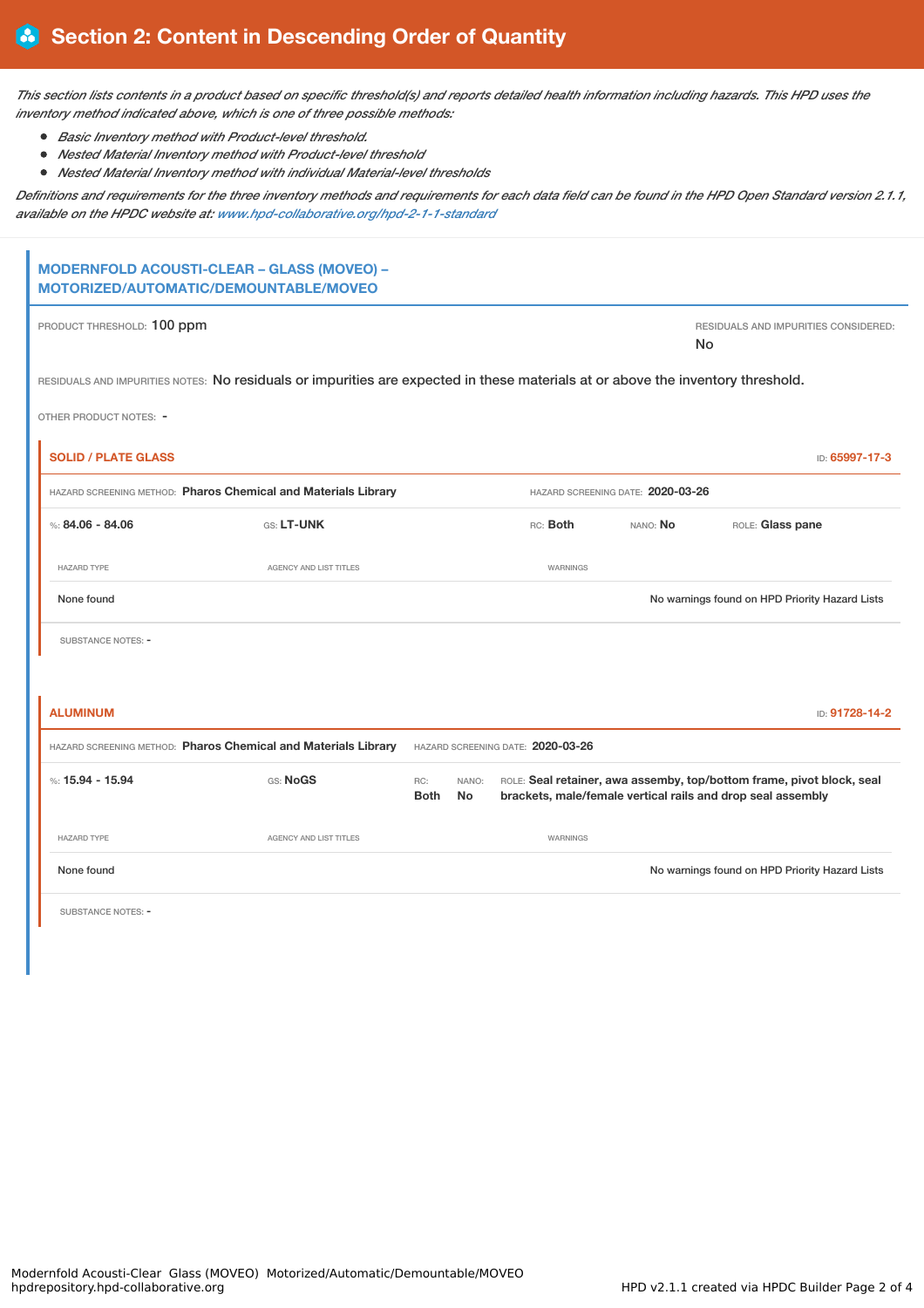This section lists applicable certification and standards compliance information for VOC emissions and VOC content. Other types of health or *environmental performance testing or certifications completed for the product may be provided.*

| <b>VOC EMISSIONS</b>            | N/A                                   |                       |
|---------------------------------|---------------------------------------|-----------------------|
| CERTIFYING PARTY: Self-declared | ISSUE DATE: $2020-02-19$ expiry date: | CERTIFIER OR LAB: N/A |

APPLICABLE FACILITIES: - CERTIFICATE URL:

CERTIFICATION AND COMPLIANCE NOTES: This HPD is for a product that is NOT liquid/wet applied.

# **Section 4: Accessories**

This section lists related products or materials that the manufacturer requires or recommends for installation (such as adhesives or fasteners), maintenance, cleaning, or operations. For information relating to the contents of these related products, refer to their applicable Health Product *Declarations, if available.*

No accessories are required for this product.

# **Section 5: General Notes**

Dorma and Kaba become dormakaba - a smart step for smart access solutions. We offer products, solutions and services for secure access to buildings and rooms - now all from a single source. Modernfold is a part of the dormakaba Group. As an industry leader in the moveable wall concept, Modernfold delivers the highest-quality, custom wall solutions from start to finish. Our operable partitions and architecturally-striking glass wall systems wow customers and provide them with endless possibilities for their environments. Where others see only space, Modernfold sees possibilities. For more information, please go to: www.dormakaba.com or www.modernfold.com. The information contained in this HPD is to be used only as a voluntary information on our products. dormakaba makes no representation or warranty as to the completeness or accuracy of the information contained herein. The products and specifications set forth in this HPD are subject to change without notice and dormakaba disclaims any and all liability for such changes. The information contained herein is provided without warranties of any kind, either express or implied, and dormakaba disclaims any and all liability for typographical, printing, or production errors or changes affecting the specifications contained herein. dormakaba DISCLAIMS ALL WARRANTIES, EXPRESS OR IMPLIED, INCLUDING, BUT NOT LIMITED TO, THE IMPLIED WARRANTIES OF MERCHANTABILITY AND FITNESS FOR A PARTICULAR PURPOSE. IN NO EVENT WILL dormakaba BE LIABLE FOR ANY INCIDENTAL, INDIRECT OR CONSEQUENTIAL DAMAGES ARISING FROM THE SALE OR USE OF ANY PRODUCT. All sales of products shall be subject to dormakaba's applicable General Terms and Conditions, a copy of which will be provided by your local dormakaba organisation upon request.